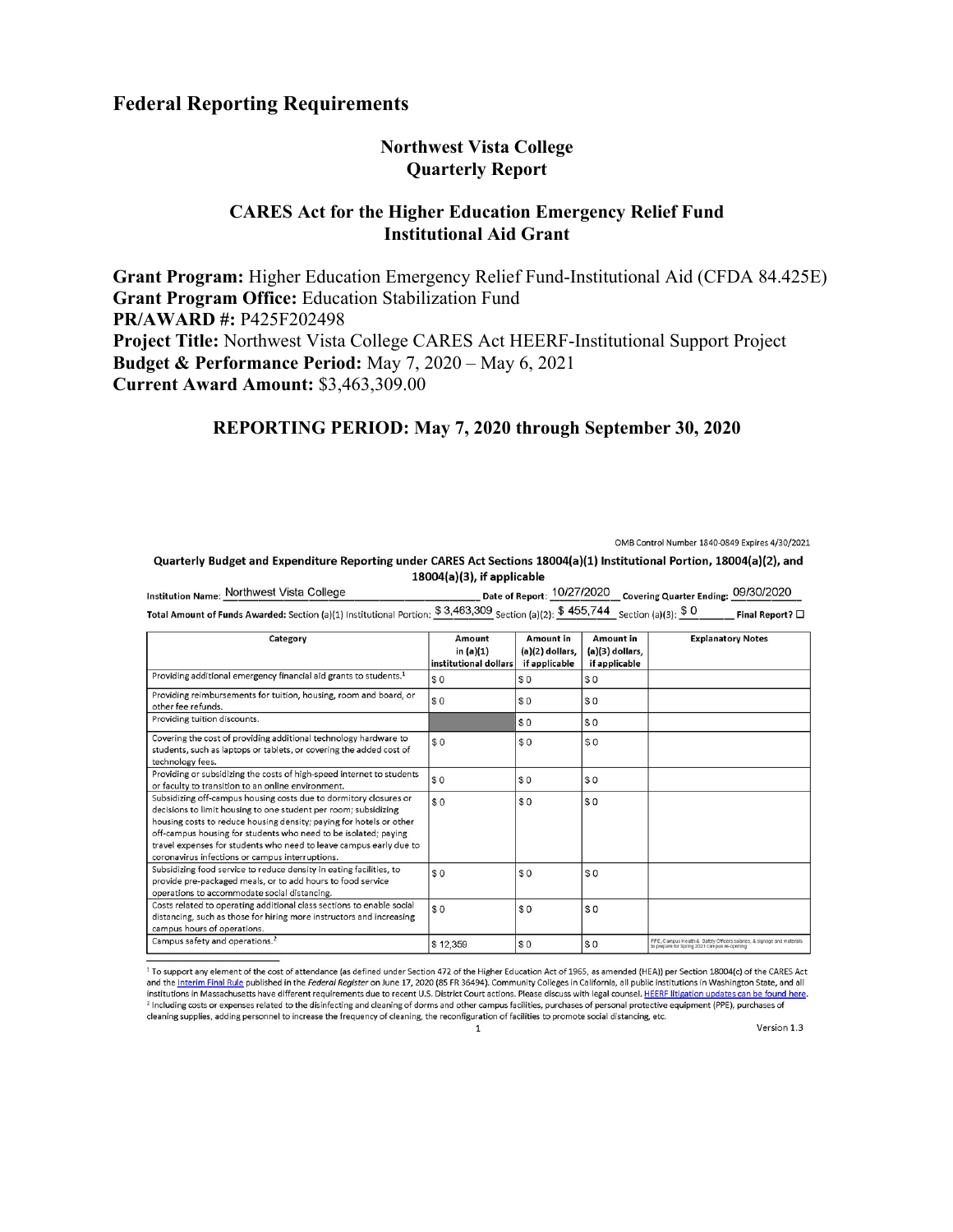| OMB Control Number 1840-0849 Expires 4/30/2021                                                                                                                                                                                                                                         |                                                |                                                 |                                               |                          |
|----------------------------------------------------------------------------------------------------------------------------------------------------------------------------------------------------------------------------------------------------------------------------------------|------------------------------------------------|-------------------------------------------------|-----------------------------------------------|--------------------------|
| Category                                                                                                                                                                                                                                                                               | Amount<br>in $(a)(1)$<br>institutional dollars | Amount in<br>$(a)(2)$ dollars,<br>if applicable | Amount in<br>(a)(3) dollars,<br>if applicable | <b>Explanatory Notes</b> |
| Purchasing, leasing, or renting additional instructional equipment<br>and supplies (such as laboratory equipment or computers) to reduce<br>the number of students sharing equipment or supplies during a<br>single class period and to provide time for disinfection between<br>uses. | \$0                                            | \$0                                             | \$0                                           |                          |
| Replacing lost revenue due to reduced enrollment.                                                                                                                                                                                                                                      |                                                | \$0                                             | \$0                                           |                          |
| Replacing lost revenue from non-tuition sources (i.e., cancelled<br>ancillary events; disruption of food service, dorms, childcare or other<br>facilities; cancellation of use of campus venues by other<br>organizations, lost parking revenue, etc.). <sup>3</sup>                   |                                                | \$0                                             | \$0                                           |                          |
| Purchasing faculty and staff training in online instruction; or paying<br>additional funds to staff who are providing training in addition to<br>their regular job responsibilities.                                                                                                   | \$0                                            | \$0                                             | \$0                                           |                          |
| Purchasing, leasing, or renting additional equipment or software to<br>enable distance learning, or upgrading campus wi-fi access or<br>extending open networks to parking lots or public spaces, etc.                                                                                 | \$0                                            | \$0                                             | \$0                                           |                          |
| Other Uses of (a)(1) Institutional Portion funds. <sup>4</sup>                                                                                                                                                                                                                         | \$0                                            |                                                 |                                               |                          |
| Other Uses of (a)(2) or (a)(3) funds, if applicable. <sup>5</sup>                                                                                                                                                                                                                      |                                                | \$0                                             | s <sub>0</sub>                                |                          |
| <b>Quarterly Expenditures for each Program</b>                                                                                                                                                                                                                                         | \$0                                            | \$0                                             | s <sub>0</sub>                                |                          |
| <b>Total of Quarterly Expenditures</b>                                                                                                                                                                                                                                                 | \$12,359                                       |                                                 |                                               |                          |

<sup>3</sup> Including continuance of pay (salary and benefits) to workers who would otherwise support the work or activities of ancillary enterprises (e.g., bookstore workers, foodservice workers, venue staff, etc.).

<sup>4</sup> Please post additional documentation as appropriate and briefly explain in the "Explanatory Notes" section. Please note that costs for Section 18004(a)(1) Institutional Portion funds may only be used "to cover any costs associated with significant changes to the delivery of instruction due to the coronavirus, so long as such costs do not include payment to contractors for the provision of pre-enrollment recruitment activities; endowments: or capital outlays associated with facilities related to athletics, sectarian instruction, or religious worship.'

<sup>5</sup> Please post additional documentation as appropriate and briefly explain in the "Explanatory Notes" section. Please note that costs for Sections 18004(a)(2) and (a)(3) funds may only be used "to defray expenses, including lost revenue, reimbursement for expenses already incurred, technology costs associated with a transition to distance education, faculty and staff trainings, payroll incurred by institutions of higher education and for grants to students for any component of the student's cost of attendance (as defined under section 472 of the HEA), including food, housing, course materials, technology, health care, and child care."  $\overline{2}$ 

Version 1.3

#### **Form Instructions**

#### **Completing the Form:**

On each form, fill out the institution of higher education (IHE or institution) name, the date of the report, the appropriate quarter the report covers (September 30, December 31, March 31, June 30), the total amount of funds awarded by the Department (including reserve funds if awarded), and check the box if the report is a "final report." In the chart, an institution must specify the amount of expended CARES Act funds for each funding category: Sections  $18004(a)(1)$  Institutional Portion,  $18004(a)(2)$ , and  $18004(a)(3)$ , if applicable. Section 18004(a)(2) funds includes CFDAs 84.425J (Historically Black Colleges and Universities (HBCUs)), 84.425K (Tribally Controlled Colleges and Universities (TCCUs)), 84.425L (Minority Serving Institutions (MSIs)), 84.425M (Strengthening Institutions Program (SIP)); Section 18004(a)(3) funds are for CFDA 84.425N (Fund for the Improvement of Postsecondary Education (FIPSE) Formula Grant). Each category is deliberately broad and may not capture specific grant program requirements. Explanatory footnotes help clarify certain reporting categories. While some items in the chart are blocked out, please note that the blocking of such items is consistent with Department guidance and FAQs and is not definitive. Provide brief explanatory notes for how funds were expended, including the title and brief description of each project or activity in which funds were expended. Do not include personally identifiable information (PII). Calculate the amount of the Section 18004(a)(1) Institutional Portion (referred to as " $(a)(1)$  institutional" in the chart), Section 18004 $(a)(2)$  (referred to as " $(a)(2)$ " in the chart),